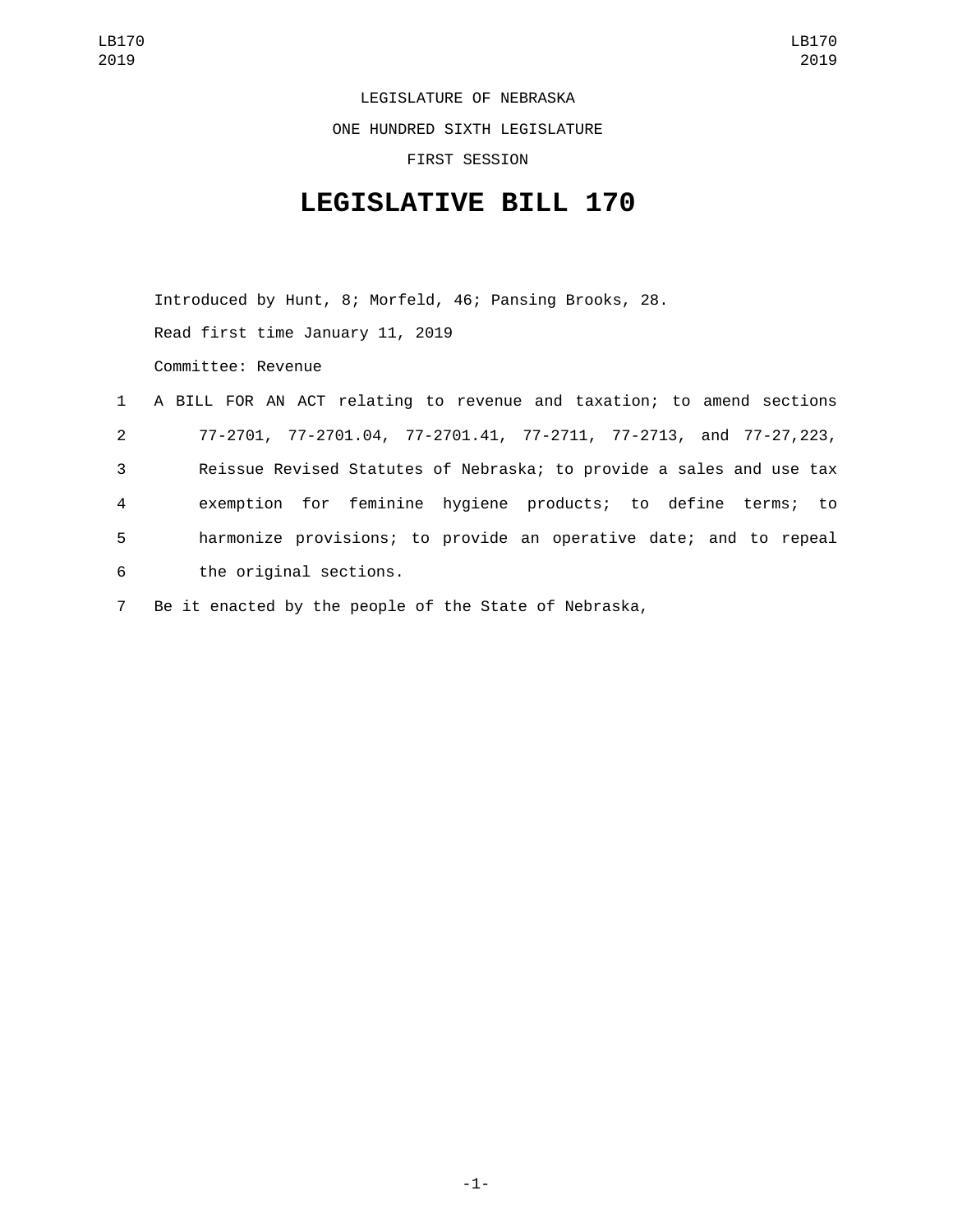Section 1. Section 77-2701, Reissue Revised Statutes of Nebraska, is 2 amended to read: 77-2701 Sections 77-2701 to 77-27,135.01, 77-27,222, 77-27,235, 77-27,236, and 77-27,238 and section 4 of this act shall be known and may 5 be cited as the Nebraska Revenue Act of 1967. Sec. 2. Section 77-2701.04, Reissue Revised Statutes of Nebraska, is 7 amended to read: 77-2701.04 For purposes of sections 77-2701.04 to 77-2713 and section 4 of this act, unless the context otherwise requires, the definitions found in sections 77-2701.05 to 77-2701.55 shall be used. Sec. 3. Section 77-2701.41, Reissue Revised Statutes of Nebraska, is 12 amended to read: 77-2701.41 Taxpayer means any person subject to a tax imposed by sections 77-2701 to 77-2713 and section 4 of this act. Sec. 4. (1) Sales and use taxes shall not be imposed on the gross receipts from the sale, storage, use, or other consumption in this state 17 of feminine hygiene products. 18 (2) For purposes of this section: (a) Feminine hygiene products means tampons, panty liners, menstrual cups, sanitary napkins, and other similar tangible personal property designed for feminine hygiene in connection with the human menstrual cycle but does not include grooming and hygiene products; and (b) Grooming and hygiene products means soaps and cleaning 24 solutions, shampoo, toothpaste, mouthwash, antiperspirants, and sun tan lotions and screens, regardless of whether the items meet the definition 26 of over-the-counter drug in section 77-2704.09. Sec. 5. Section 77-2711, Reissue Revised Statutes of Nebraska, is 28 amended to read: 77-2711 (1)(a) The Tax Commissioner shall enforce sections

 77-2701.04 to 77-2713 and section 4 of this act and may prescribe, adopt, and enforce rules and regulations relating to the administration and

-2-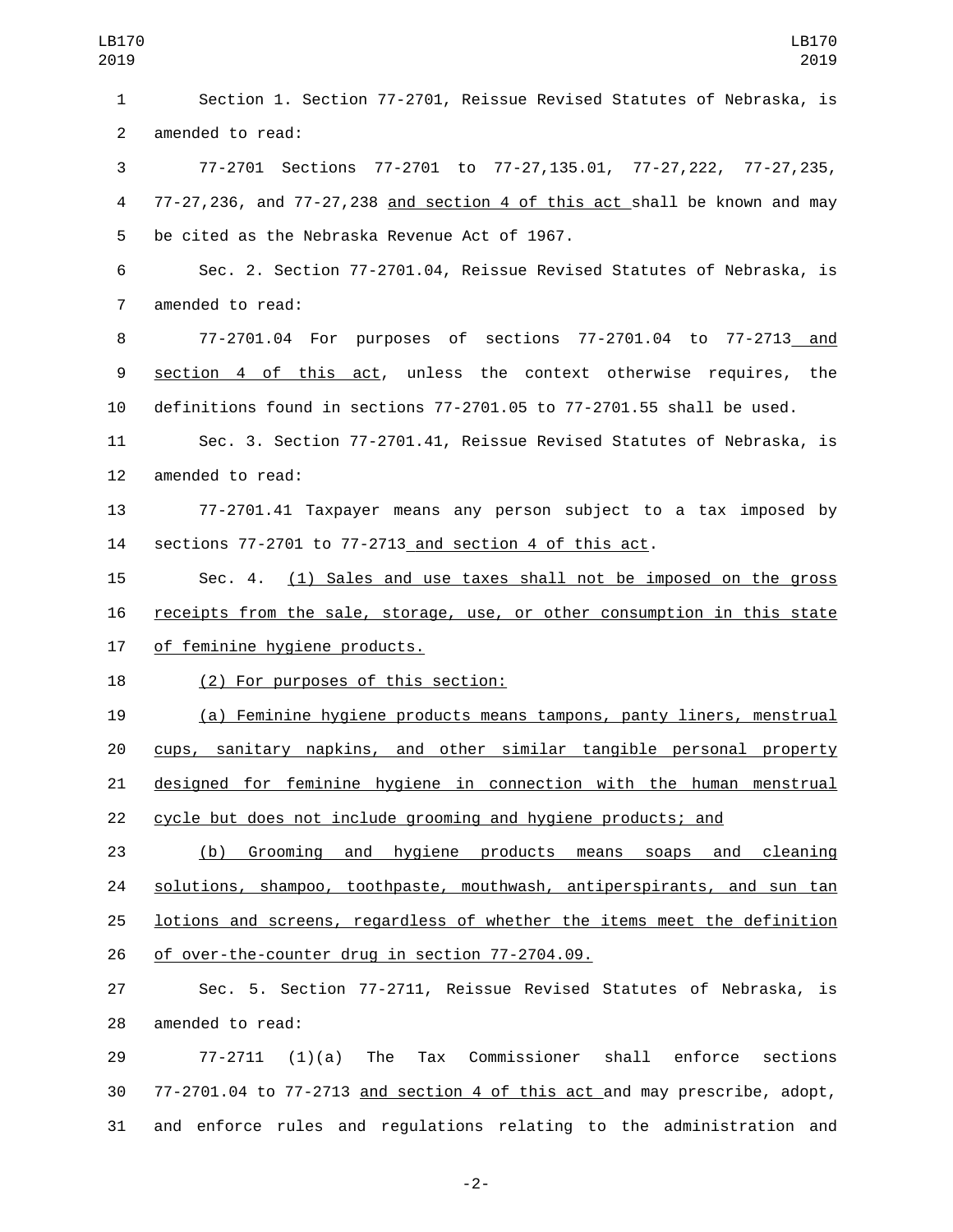1 enforcement of such sections.

 (b) The Tax Commissioner may prescribe the extent to which any ruling or regulation shall be applied without retroactive effect.

 (2) The Tax Commissioner may employ accountants, auditors, investigators, assistants, and clerks necessary for the efficient administration of the Nebraska Revenue Act of 1967 and may delegate authority to his or her representatives to conduct hearings, prescribe regulations, or perform any other duties imposed by such act.

 (3)(a) Every seller, every retailer, and every person storing, using, or otherwise consuming in this state property purchased from a retailer shall keep such records, receipts, invoices, and other pertinent papers in such form as the Tax Commissioner may reasonably require.

 (b) Every such seller, retailer, or person shall keep such records for not less than three years from the making of such records unless the Tax Commissioner in writing sooner authorized their destruction.

 (4) The Tax Commissioner or any person authorized in writing by him or her may examine the books, papers, records, and equipment of any person selling property and any person liable for the use tax and may investigate the character of the business of the person in order to verify the accuracy of any return made or, if no return is made by the person, to ascertain and determine the amount required to be paid. In the examination of any person selling property or of any person liable for the use tax, an inquiry shall be made as to the accuracy of the reporting of city sales and use taxes for which the person is liable under the Local Option Revenue Act or sections 13-319, 13-324, and 13-2813 and the accuracy of the allocation made between the various counties, cities, villages, and municipal counties of the tax due. The Tax Commissioner may make or cause to be made copies of resale or exemption certificates and may pay a reasonable amount to the person having custody of the records 30 for providing such copies.

(5) The taxpayer shall have the right to keep or store his or her

-3-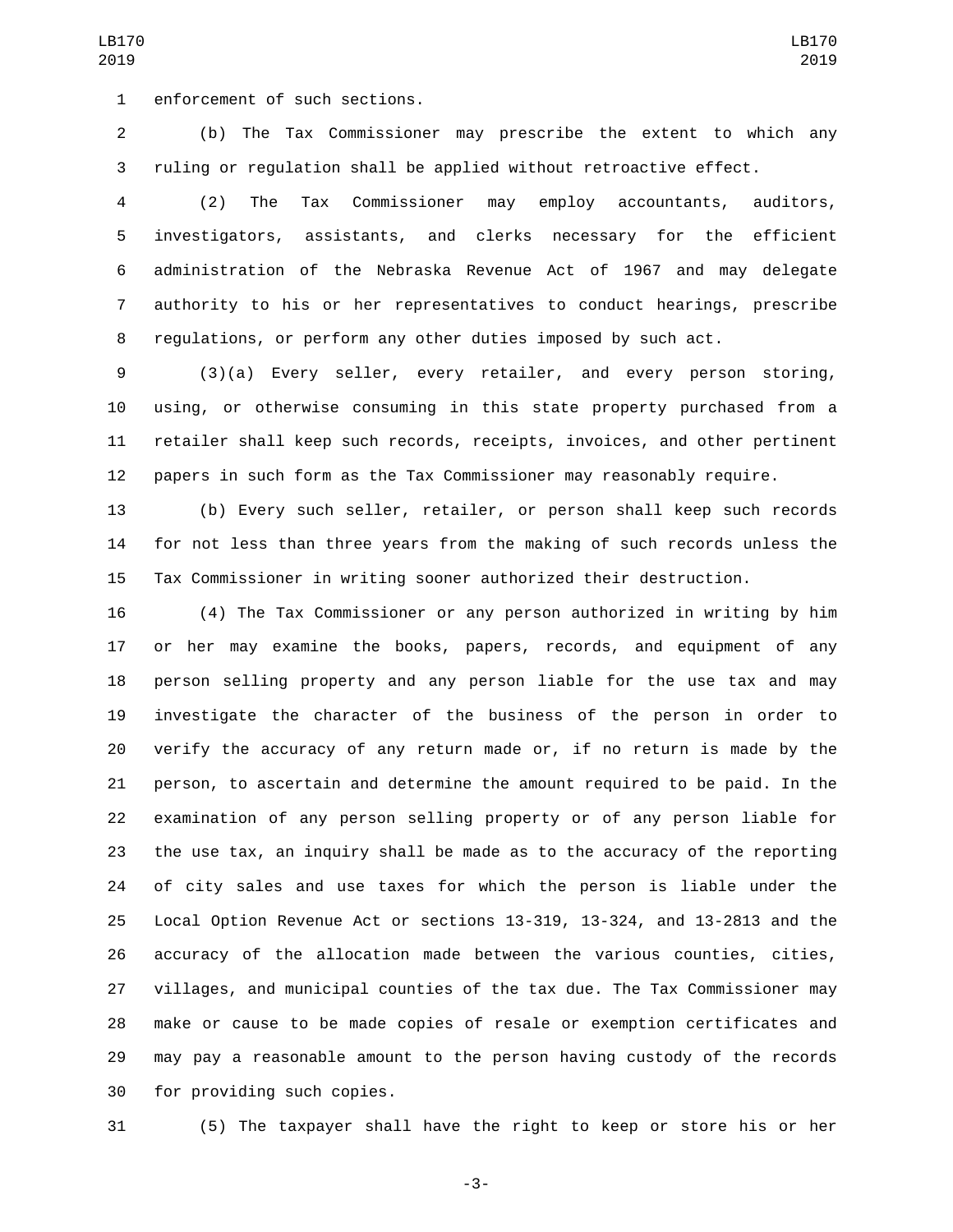records at a point outside this state and shall make his or her records available to the Tax Commissioner at all times.2

 (6) In administration of the use tax, the Tax Commissioner may require the filing of reports by any person or class of persons having in his, her, or their possession or custody information relating to sales of property, the storage, use, or other consumption of which is subject to the tax. The report shall be filed when the Tax Commissioner requires and shall set forth the names and addresses of purchasers of the property, the sales price of the property, the date of sale, and such other 10 information as the Tax Commissioner may require.

 (7) It shall be a Class I misdemeanor for the Tax Commissioner or any official or employee of the Tax Commissioner, the State Treasurer, or the Department of Administrative Services to make known in any manner whatever the business affairs, operations, or information obtained by an investigation of records and activities of any retailer or any other person visited or examined in the discharge of official duty or the amount or source of income, profits, losses, expenditures, or any particular thereof, set forth or disclosed in any return, or to permit any return or copy thereof, or any book containing any abstract or particulars thereof to be seen or examined by any person not connected with the Tax Commissioner. Nothing in this section shall be construed to prohibit (a) the delivery to a taxpayer, his or her duly authorized representative, or his or her successors, receivers, trustees, executors, administrators, assignees, or guarantors, if directly interested, of a certified copy of any return or report in connection with his or her tax, (b) the publication of statistics so classified as to prevent the identification of particular reports or returns and the items thereof, (c) the inspection by the Attorney General, other legal representative of the state, or county attorney of the reports or returns of any taxpayer when either (i) information on the reports or returns is considered by the Attorney General to be relevant to any action or proceeding

-4-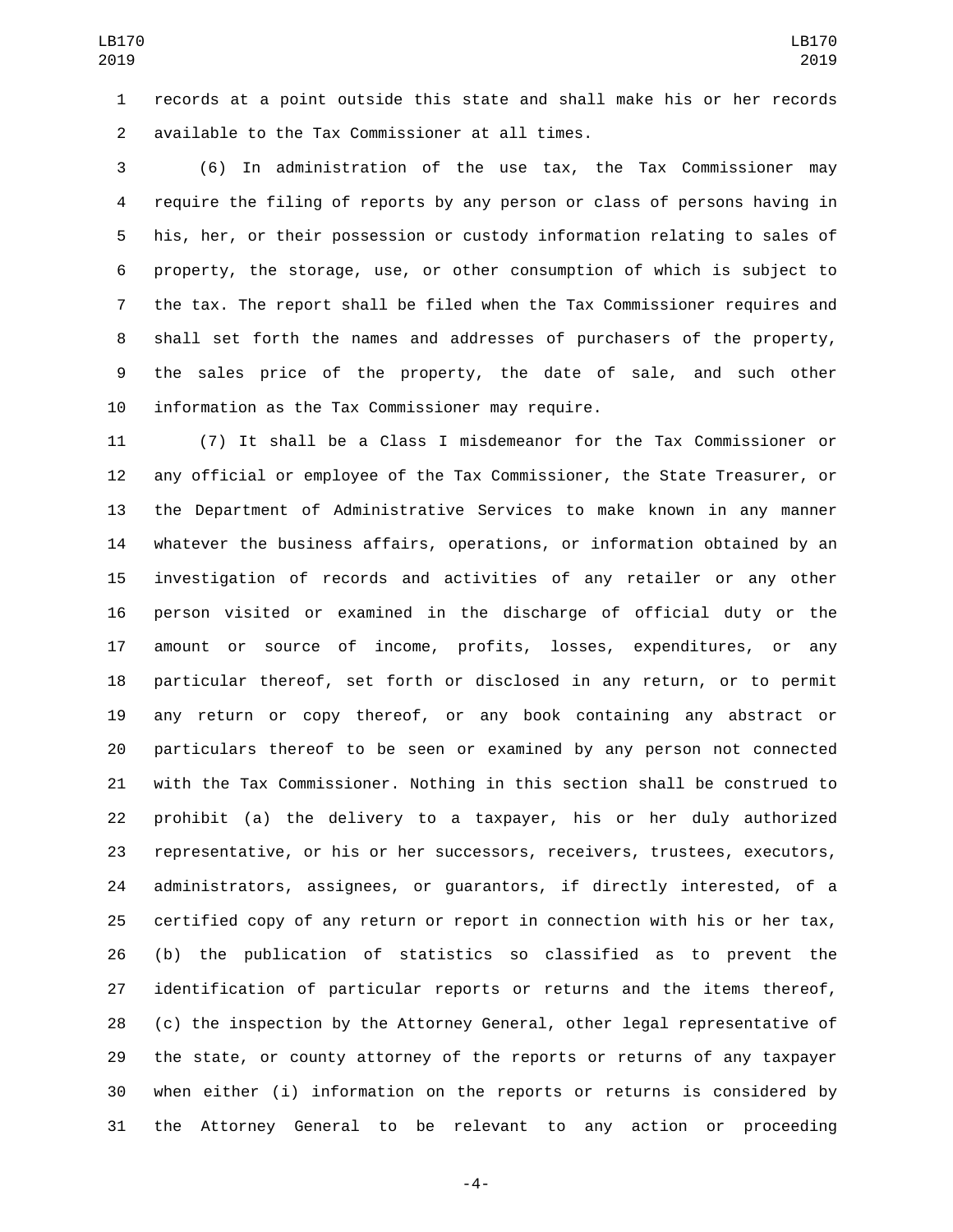instituted by the taxpayer or against whom an action or proceeding is being considered or has been commenced by any state agency or the county or (ii) the taxpayer has instituted an action to review the tax based thereon or an action or proceeding against the taxpayer for collection of tax or failure to comply with the Nebraska Revenue Act of 1967 is being considered or has been commenced, (d) the furnishing of any information to the United States Government or to states allowing similar privileges to the Tax Commissioner, (e) the disclosure of information and records to a collection agency contracting with the Tax Commissioner pursuant to sections 77-377.01 to 77-377.04, (f) the disclosure to another party to a transaction of information and records concerning the transaction between the taxpayer and the other party, (g) the disclosure of information pursuant to section 77-27,195 or 77-5731, or (h) the disclosure of information to the Department of Labor necessary for the administration of the Employment Security Law, the Contractor Registration Act, or the 16 Employee Classification Act.

 (8) Notwithstanding the provisions of subsection (7) of this section, the Tax Commissioner may permit the Postal Inspector of the United States Postal Service or his or her delegates to inspect the reports or returns of any person filed pursuant to the Nebraska Revenue Act of 1967 when information on the reports or returns is relevant to any action or proceeding instituted or being considered by the United States Postal Service against such person for the fraudulent use of the mails to carry and deliver false and fraudulent tax returns to the Tax Commissioner with the intent to defraud the State of Nebraska or to evade 26 the payment of Nebraska state taxes.

 (9) Notwithstanding the provisions of subsection (7) of this section, the Tax Commissioner may permit other tax officials of this state to inspect the tax returns, reports, and applications filed under sections 77-2701.04 to 77-2713 and section 4 of this act, but such inspection shall be permitted only for purposes of enforcing a tax law

-5-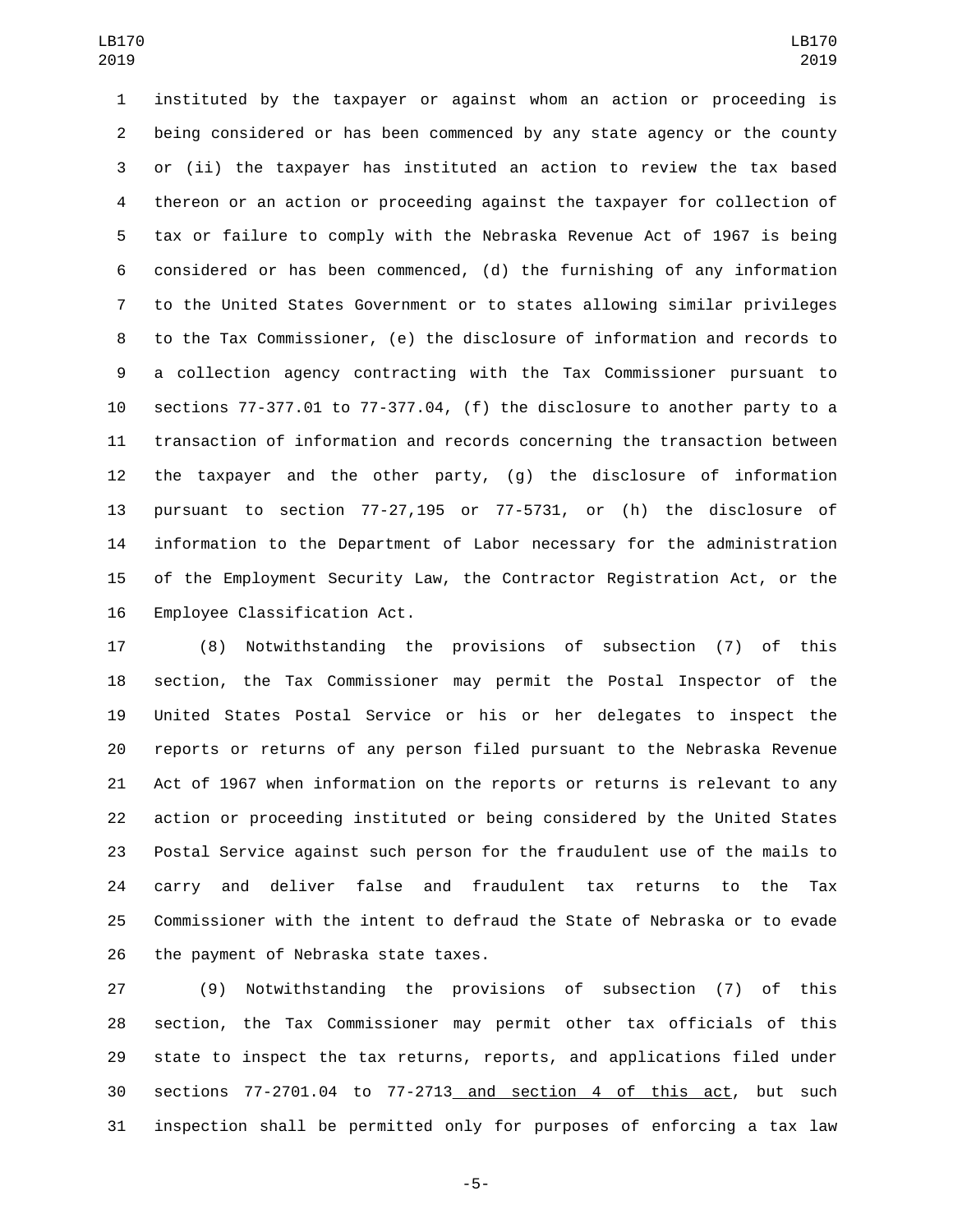and only to the extent and under the conditions prescribed by the rules and regulations of the Tax Commissioner.2

 (10) Notwithstanding the provisions of subsection (7) of this section, the Tax Commissioner may, upon request, provide the county board of any county which has exercised the authority granted by section 81-3716 with a list of the names and addresses of the hotels located within the county for which lodging sales tax returns have been filed or for which lodging sales taxes have been remitted for the county's County Visitors Promotion Fund under the Nebraska Visitors Development Act.

 The information provided by the Tax Commissioner shall indicate only the names and addresses of the hotels located within the requesting county for which lodging sales tax returns have been filed for a specified period and the fact that lodging sales taxes remitted by or on behalf of the hotel have constituted a portion of the total sum remitted by the state to the county for a specified period under the provisions of the Nebraska Visitors Development Act. No additional information shall be 17 revealed.

 (11)(a) Notwithstanding the provisions of subsection (7) of this section, the Tax Commissioner shall, upon written request by the Auditor of Public Accounts or the office of Legislative Audit, make tax returns and tax return information open to inspection by or disclosure to the Auditor of Public Accounts or employees of the office of Legislative Audit for the purpose of and to the extent necessary in making an audit of the Department of Revenue pursuant to section 50-1205 or 84-304. Confidential tax returns and tax return information shall be audited only upon the premises of the Department of Revenue. All audit workpapers pertaining to the audit of the Department of Revenue shall be stored in a 28 secure place in the Department of Revenue.

 (b) No employee of the Auditor of Public Accounts or the office of Legislative Audit shall disclose to any person, other than another Auditor of Public Accounts or office employee whose official duties

-6-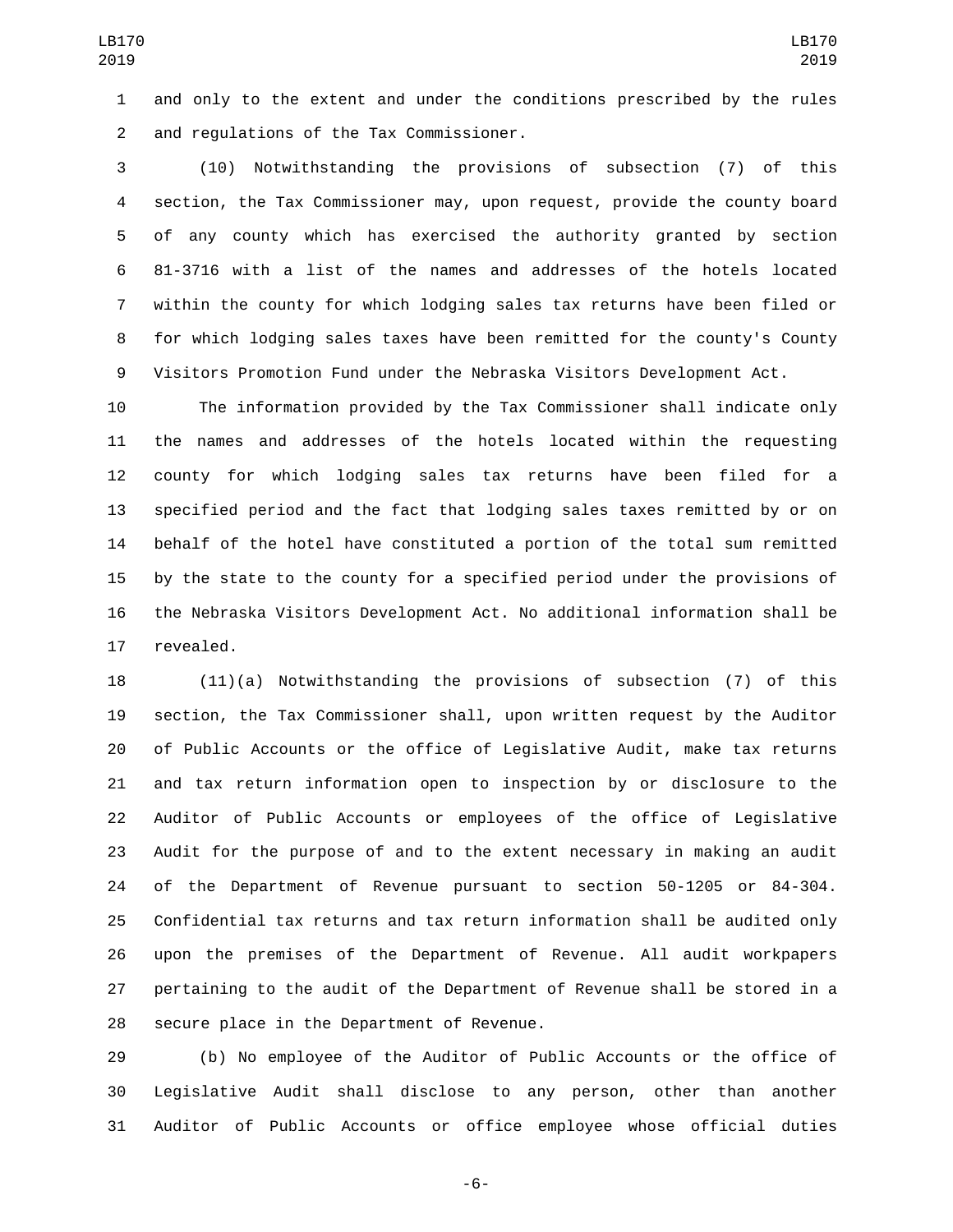require such disclosure, any return or return information described in the Nebraska Revenue Act of 1967 in a form which can be associated with or otherwise identify, directly or indirectly, a particular taxpayer.

 (c) Any person who violates the provisions of this subsection shall be guilty of a Class I misdemeanor. For purposes of this subsection, employee includes a former Auditor of Public Accounts or office of 7 Legislative Audit employee.

 (12) For purposes of this subsection and subsections (11) and (14) 9 of this section:

 (a) Disclosure means the making known to any person in any manner a 11 tax return or return information;

12 (b) Return information means:

 (i) A taxpayer's identification number and (A) the nature, source, or amount of his or her income, payments, receipts, deductions, exemptions, credits, assets, liabilities, net worth, tax liability, tax withheld, deficiencies, overassessments, or tax payments, whether the taxpayer's return was, is being, or will be examined or subject to other investigation or processing or (B) any other data received by, recorded by, prepared by, furnished to, or collected by the Tax Commissioner with respect to a return or the determination of the existence or possible existence of liability or the amount of liability of any person for any tax, penalty, interest, fine, forfeiture, or other imposition or offense; 23 and

 (ii) Any part of any written determination or any background file document relating to such written determination; and

 (c) Tax return or return means any tax or information return or claim for refund required by, provided for, or permitted under sections 28 77-2701 to 77-2713 and section 4 of this act which is filed with the Tax Commissioner by, on behalf of, or with respect to any person and any amendment or supplement thereto, including supporting schedules, attachments, or lists which are supplemental to or part of the filed

-7-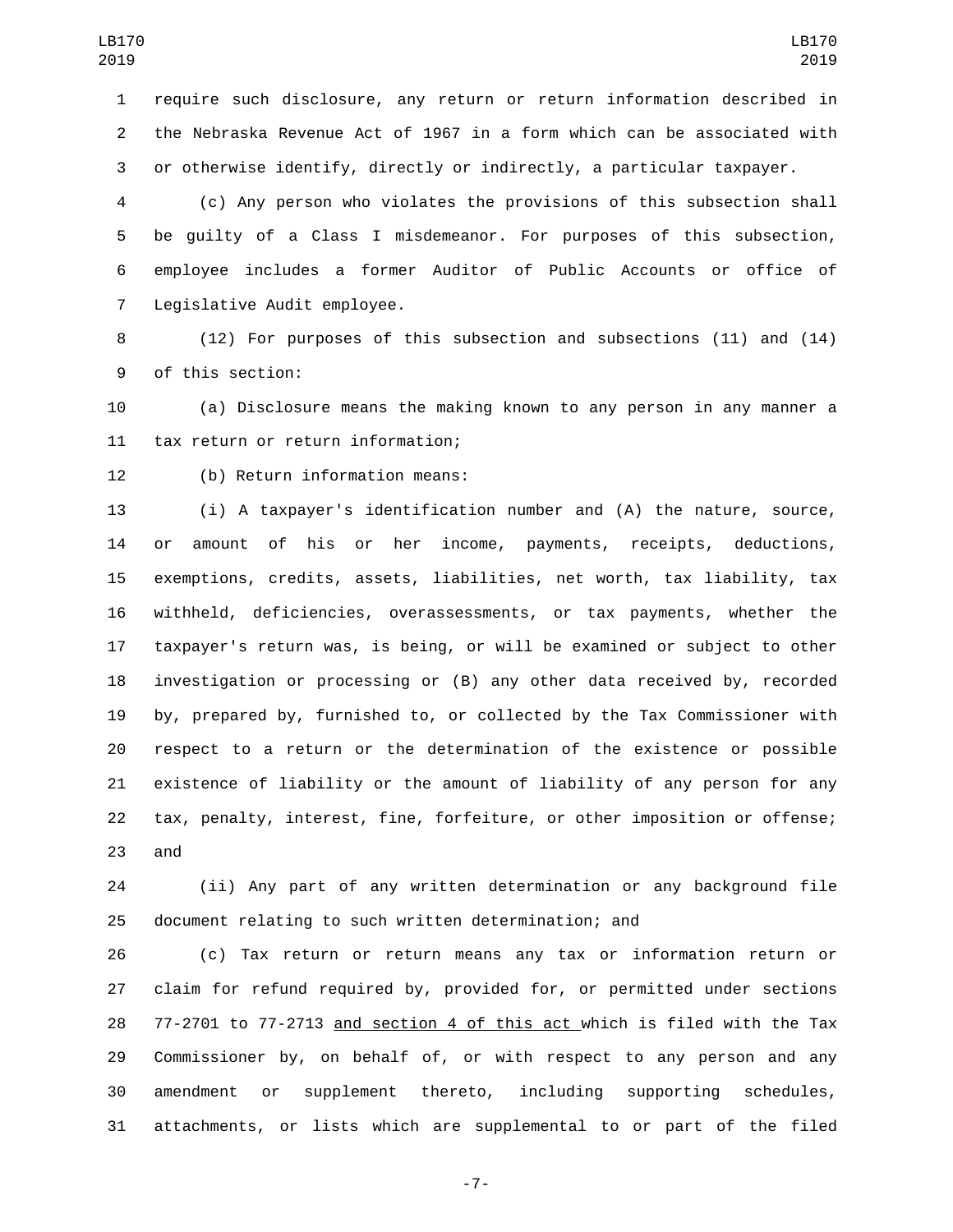1 return.

 (13) Notwithstanding the provisions of subsection (7) of this section, the Tax Commissioner shall, upon request, provide any municipality which has adopted the local option sales tax under the Local Option Revenue Act with a list of the names and addresses of the retailers which have collected the local option sales tax for the municipality. The request may be made annually and shall be submitted to the Tax Commissioner on or before June 30 of each year. The information provided by the Tax Commissioner shall indicate only the names and addresses of the retailers. The Tax Commissioner may provide additional information to a municipality so long as the information does not include any data detailing the specific revenue, expenses, or operations of any 13 particular business.

 (14)(a) Notwithstanding the provisions of subsection (7) of this section, the Tax Commissioner shall, upon written request, provide an individual certified under subdivision (b) of this subsection representing a municipality which has adopted the local option sales and use tax under the Local Option Revenue Act with confidential sales and use tax returns and sales and use tax return information regarding taxpayers that possess a sales tax permit and the amounts remitted by such permitholders at locations within the boundaries of the requesting municipality or with confidential business use tax returns and business use tax return information regarding taxpayers that file a Nebraska and Local Business Use Tax Return and the amounts remitted by such taxpayers at locations within the boundaries of the requesting municipality. Any written request pursuant to this subsection shall provide the Department of Revenue with no less than ten business days to prepare the sales and use tax returns and sales and use tax return information requested. Such returns and return information shall be viewed only upon the premises of 30 the department.

(b) Each municipality that seeks to request information under

-8-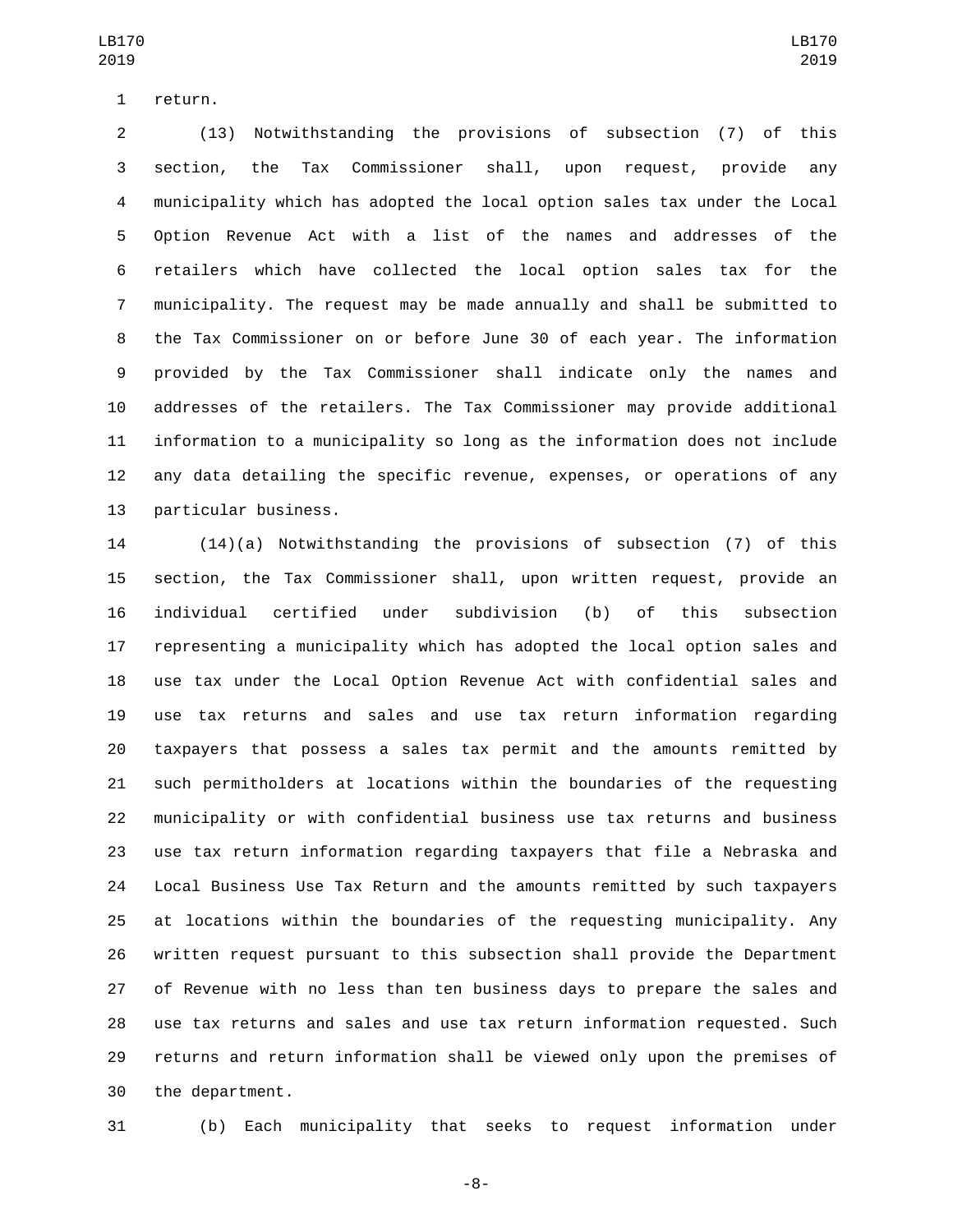subdivision (a) of this subsection shall certify to the Department of Revenue one individual who is authorized by such municipality to make such request and review the documents described in subdivision (a) of this subsection. The individual may be a municipal employee or an individual who contracts with the requesting municipality to provide financial, accounting, or other administrative services.

 (c) No individual certified by a municipality pursuant to subdivision (b) of this subsection shall disclose to any person any information obtained pursuant to a review under this subsection. An individual certified by a municipality pursuant to subdivision (b) of this subsection shall remain subject to this subsection after he or she (i) is no longer certified or (ii) is no longer in the employment of or 13 under contract with the certifying municipality.

 (d) Any person who violates the provisions of this subsection shall 15 be quilty of a Class I misdemeanor.

 (e) The Department of Revenue shall not be held liable by any person for an impermissible disclosure by a municipality or any agent or employee thereof of any information obtained pursuant to a review under 19 this subsection.

 (15) In all proceedings under the Nebraska Revenue Act of 1967, the Tax Commissioner may act for and on behalf of the people of the State of Nebraska. The Tax Commissioner in his or her discretion may waive all or part of any penalties provided by the provisions of such act or interest on delinquent taxes specified in section 45-104.02, as such rate may from 25 time to time be adjusted.

 (16)(a) The purpose of this subsection is to set forth the state's policy for the protection of the confidentiality rights of all participants in the system operated pursuant to the streamlined sales and use tax agreement and of the privacy interests of consumers who deal with 30 model 1 sellers.

31 (b) For purposes of this subsection:

-9-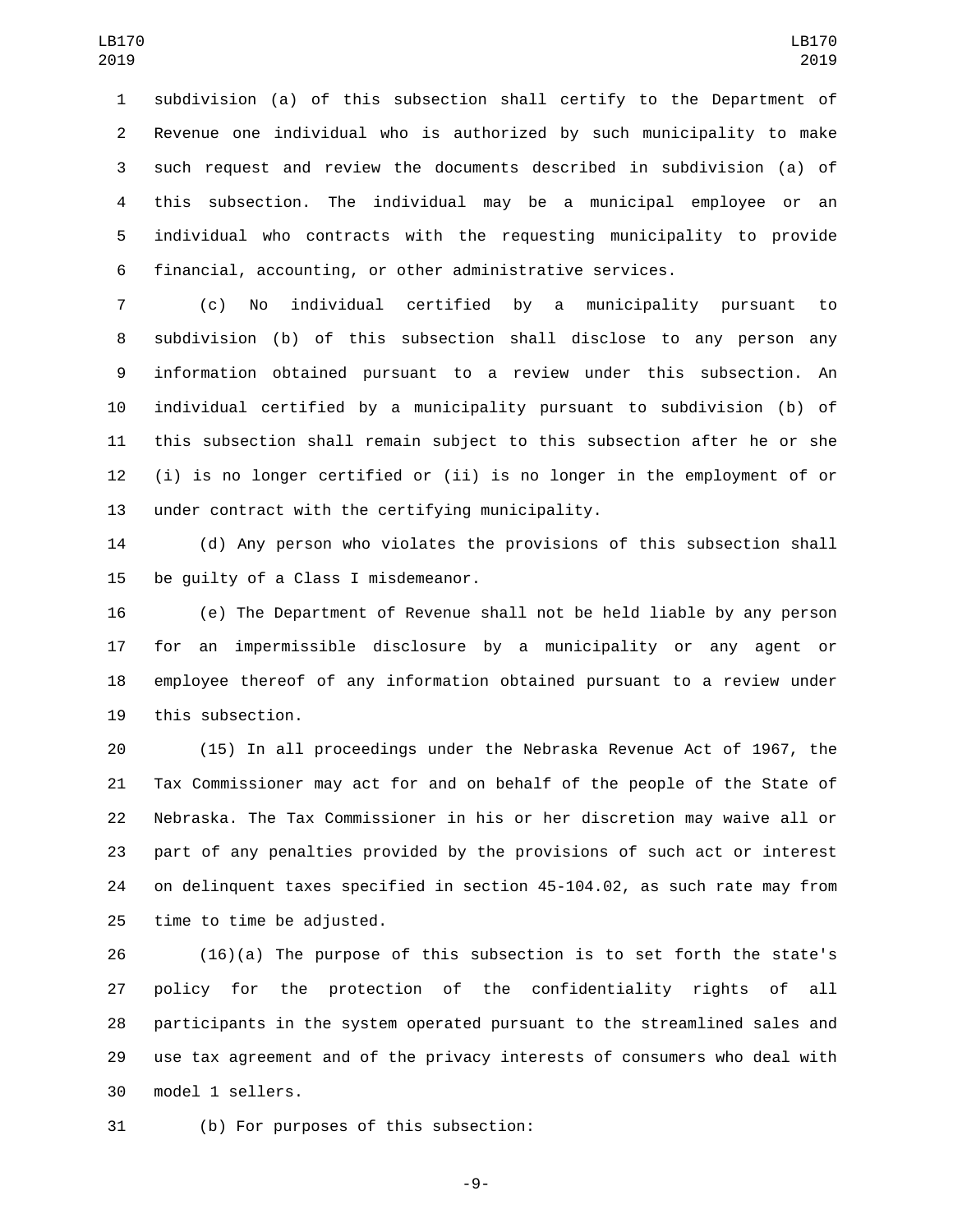(i) Anonymous data means information that does not identify a 2 person;

 (ii) Confidential taxpayer information means all information that is protected under a member state's laws, regulations, and privileges; and

 (iii) Personally identifiable information means information that 6 identifies a person.

 (c) The state agrees that a fundamental precept for model 1 sellers is to preserve the privacy of consumers by protecting their anonymity. With very limited exceptions, a certified service provider shall perform its tax calculation, remittance, and reporting functions without retaining the personally identifiable information of consumers.

 (d) The governing board of the member states in the streamlined sales and use tax agreement may certify a certified service provider only if that certified service provider certifies that:

 (i) Its system has been designed and tested to ensure that the 16 fundamental precept of anonymity is respected;

 (ii) Personally identifiable information is only used and retained to the extent necessary for the administration of model 1 with respect to 19 exempt purchasers;

 (iii) It provides consumers clear and conspicuous notice of its information practices, including what information it collects, how it collects the information, how it uses the information, how long, if at all, it retains the information, and whether it discloses the information to member states. Such notice shall be satisfied by a written privacy policy statement accessible by the public on the web site of the 26 certified service provider;

 (iv) Its collection, use, and retention of personally identifiable information is limited to that required by the member states to ensure the validity of exemptions from taxation that are claimed by reason of a consumer's status or the intended use of the goods or services purchased; and

-10-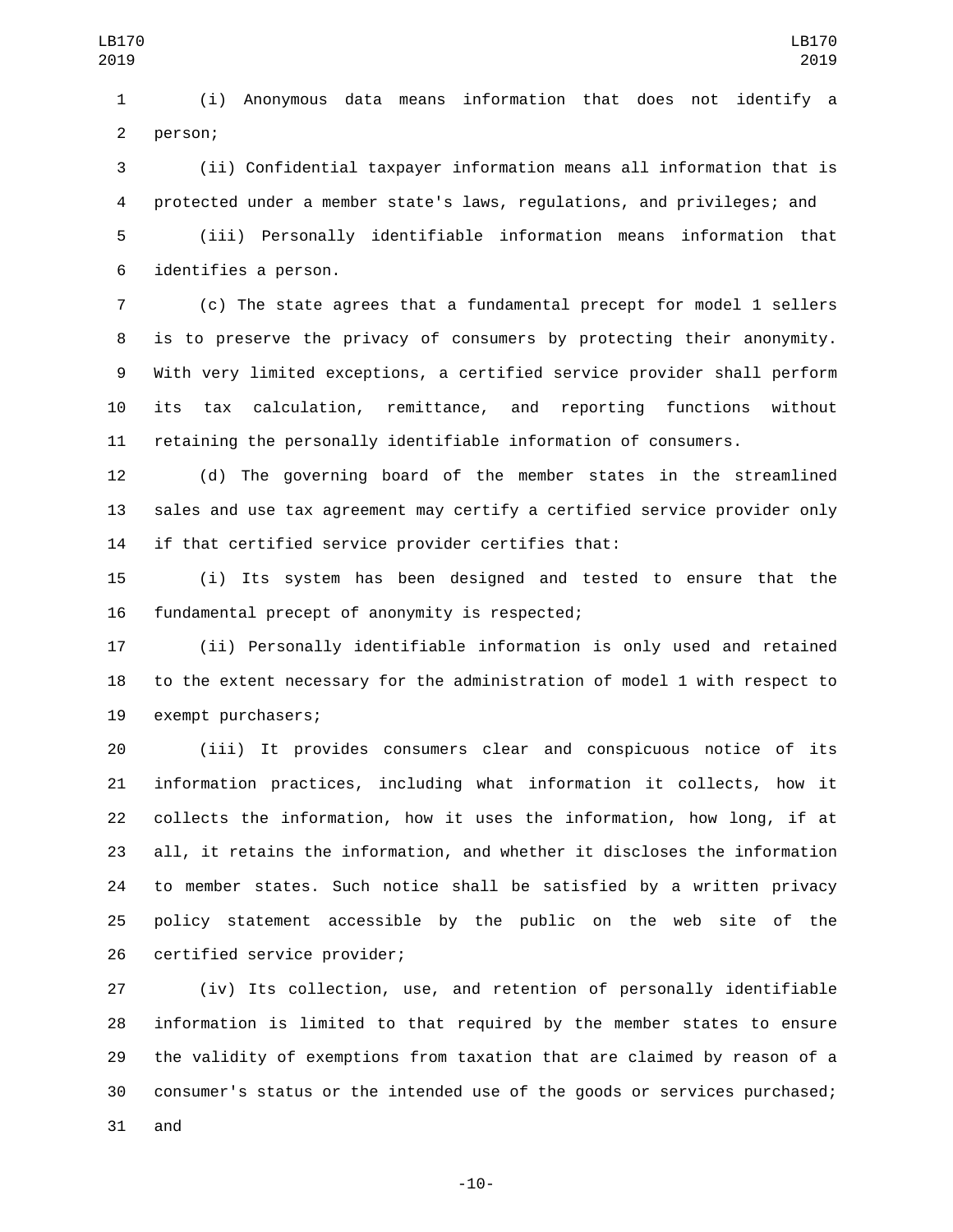(v) It provides adequate technical, physical, and administrative safeguards so as to protect personally identifiable information from unauthorized access and disclosure.3

 (e) The state shall provide public notification to consumers, including exempt purchasers, of the state's practices relating to the collection, use, and retention of personally identifiable information.

 (f) When any personally identifiable information that has been collected and retained is no longer required for the purposes set forth in subdivision (16)(d)(iv) of this section, such information shall no 10 longer be retained by the member states.

 (g) When personally identifiable information regarding an individual is retained by or on behalf of the state, it shall provide reasonable access by such individual to his or her own information in the state's possession and a right to correct any inaccurately recorded information.

 (h) If anyone other than a member state, or a person authorized by that state's law or the agreement, seeks to discover personally identifiable information, the state from whom the information is sought should make a reasonable and timely effort to notify the individual of 19 such request.

 (i) This privacy policy is subject to enforcement by the Attorney 21 General.

 (j) All other laws and regulations regarding the collection, use, and maintenance of confidential taxpayer information remain fully applicable and binding. Without limitation, this subsection does not 25 enlarge or limit the state's authority to:

 (i) Conduct audits or other reviews as provided under the agreement 27 and state law;

 (ii) Provide records pursuant to the federal Freedom of Information Act, disclosure laws with governmental agencies, or other regulations;

 (iii) Prevent, consistent with state law, disclosure of confidential 31 taxpayer information;

-11-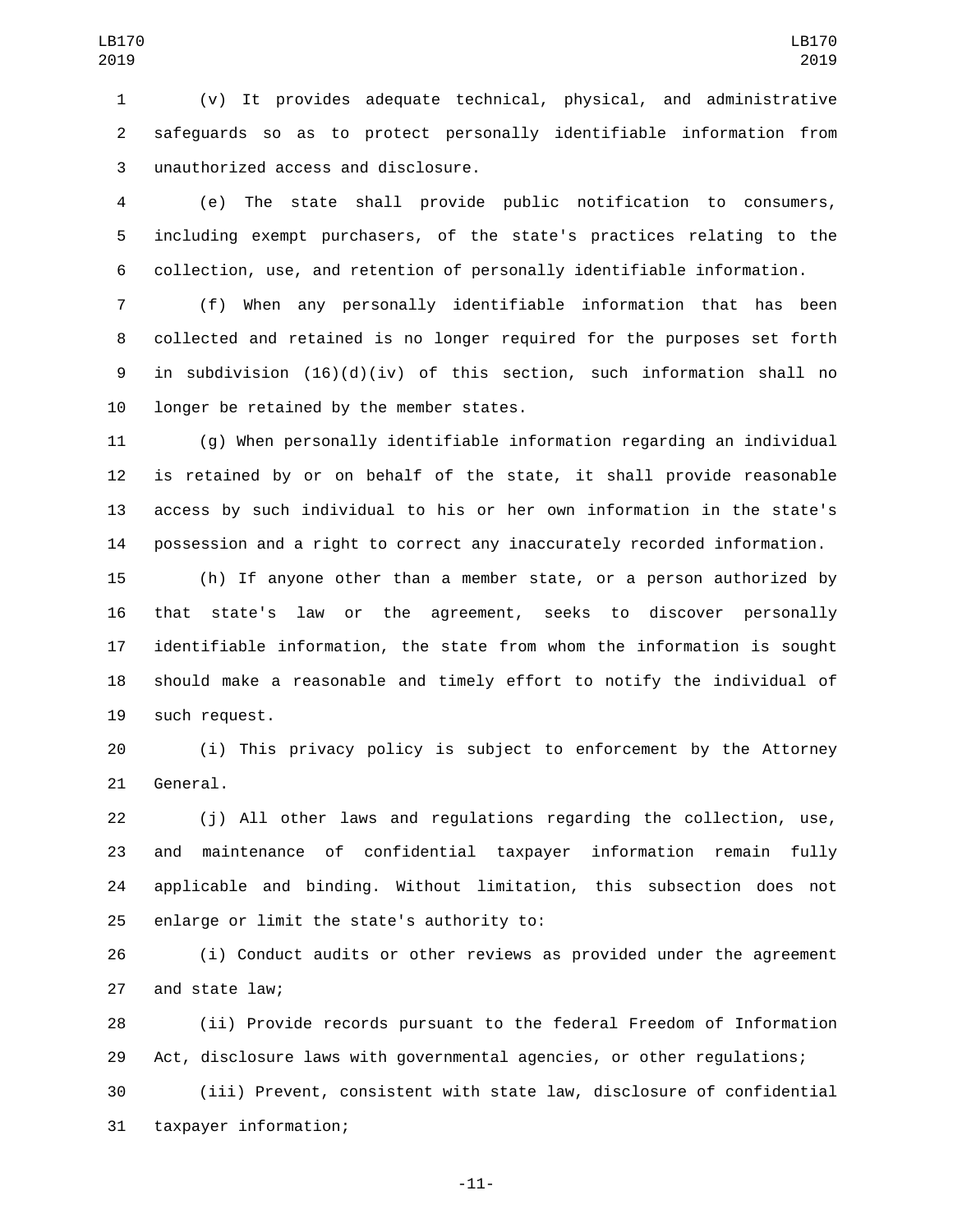(iv) Prevent, consistent with federal law, disclosure or misuse of federal return information obtained under a disclosure agreement with the 3 Internal Revenue Service; and

 (v) Collect, disclose, disseminate, or otherwise use anonymous data 5 for governmental purposes.

 Sec. 6. Section 77-2713, Reissue Revised Statutes of Nebraska, is 7 amended to read:

 77-2713 (1) Any person required under the provisions of sections 77-2701.04 to 77-2713 and section 4 of this act to collect, account for, or pay over any tax imposed by the Nebraska Revenue Act of 1967 who willfully fails to collect or truthfully account for or pay over such tax and any person who willfully attempts in any manner to evade any tax imposed by such provisions of such act or the payment thereof shall, in addition to other penalties provided by law, be guilty of a Class IV 15 felony.

 (2) Any person who willfully aids or assists in, procures, counsels, or advises the preparation or presentation of a false or fraudulent return, affidavit, claim, or document under or in connection with any matter arising under sections 77-2701.04 to 77-2713 and section 4 of this act shall, whether or not such falsity or fraud is with the knowledge or consent of the person authorized or required to present such return, affidavit, claim, or document, be guilty of a Class IV felony.

 (3) A person who engages in business as a retailer in this state without a permit or permits or after a permit has been suspended and each officer of any corporation which so engages in business shall be guilty of a Class IV misdemeanor. Each day of such operation shall constitute a 27 separate offense.

 (4) Any person who gives a resale certificate to the seller for property which he or she knows, at the time of purchase, is purchased for the purpose of use rather than for the purpose of resale, lease, or rental by him or her in the regular course of business shall be guilty of

-12-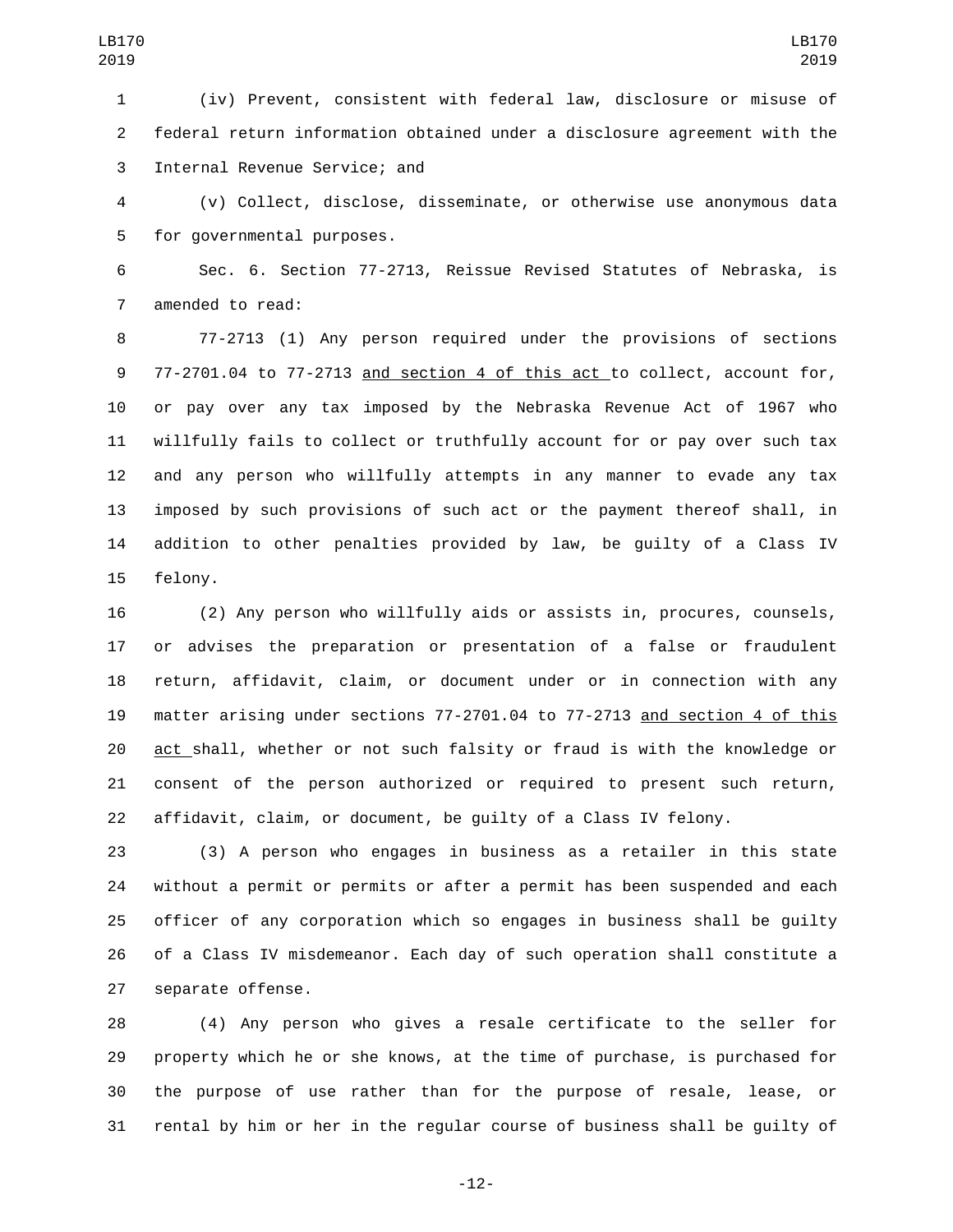1 a Class IV misdemeanor.

 (5) Any violation of the provisions of sections 77-2701.04 to 77-2713 and section 4 of this act, except as otherwise provided, shall be 4 a Class IV misdemeanor.

 (6) Any prosecution under sections 77-2701.04 to 77-2713 and section 4 of this act shall be instituted within three years after the commission of the offense. If such offense is the failure to do an act required by any of such sections to be done before a certain date, a prosecution for such offense may be commenced not later than three years after such date. The failure to do any act required by sections 77-2701.04 to 77-2713 and section 4 of this act shall be deemed an act committed in part at the principal office of the Tax Commissioner. Any prosecution under the provisions of the Nebraska Revenue Act of 1967 may be conducted in any county where the person or corporation to whose liability the proceeding relates resides or has a place of business or in any county in which such criminal act is committed. The Attorney General shall have concurrent jurisdiction with the county attorney in the prosecution of any offenses under the provisions of the Nebraska Revenue Act of 1967.

 Sec. 7. Section 77-27,223, Reissue Revised Statutes of Nebraska, is 20 amended to read:

 77-27,223 A county may raise revenue by levying and collecting a license or occupation tax on any person, partnership, limited liability company, corporation, or business engaged in the sale of admissions to recreational, cultural, entertainment, or concert events that are subject to sales tax under sections 77-2701.04 to 77-2713 and section 4 of this act that occur outside any incorporated municipality, but within the boundary limits of the county. The tax shall be uniform in respect to the class upon which it is imposed. The tax shall be based upon a certain percentage of gross receipts from sales in the county of the person, partnership, limited liability company, corporation, or business, and may include sales of other goods and services at such locations and events,

-13-